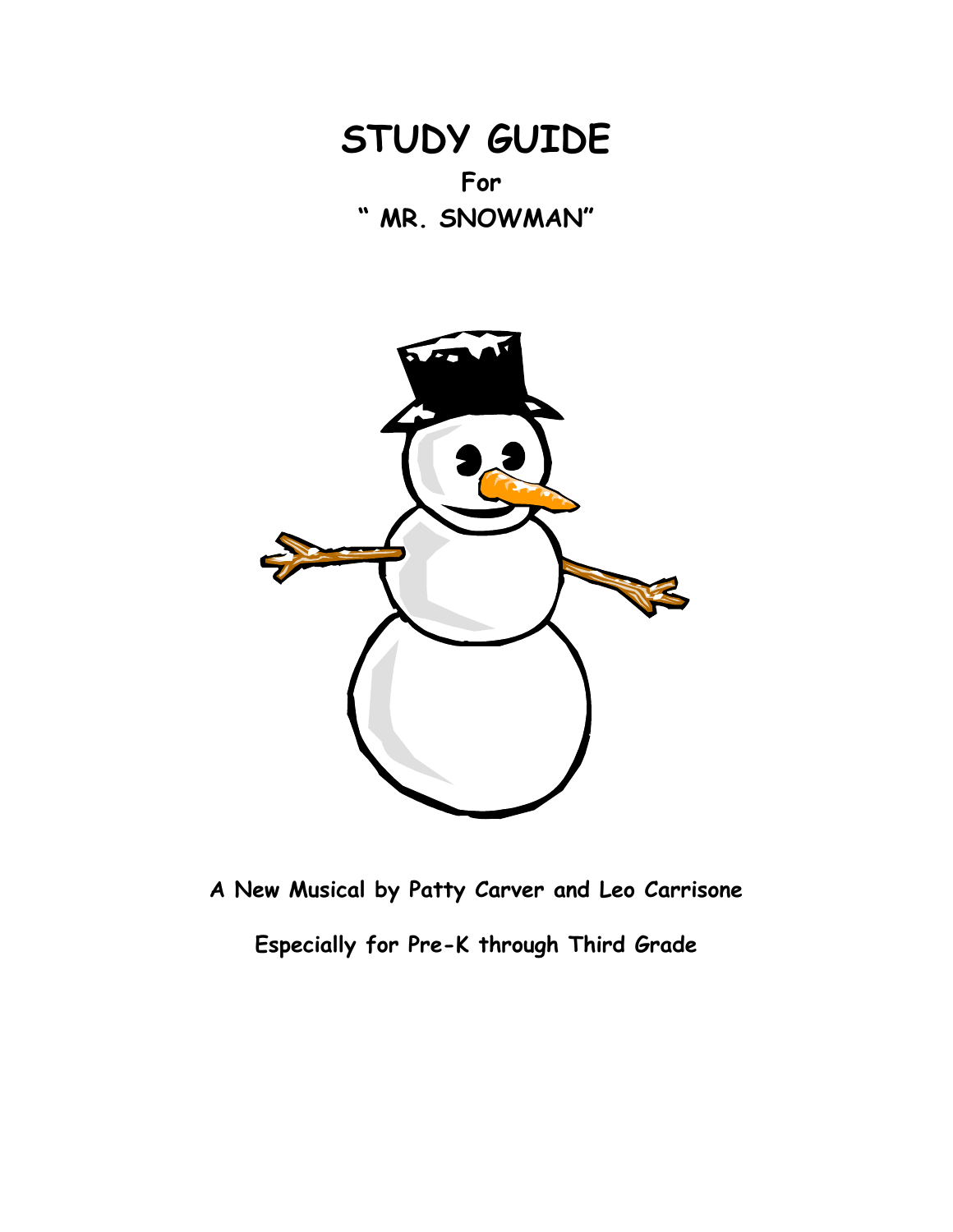# *SYNOPSIS OF THE SHOW…*

This is a story of friendship, snow, and the magic of a hug!

Mr. Snowman is an original musical about a boy, Harold, a girl, Maggie, a very mean man, Mr. Haggerty and a snowman named Sam.

 The show begins in Mr. Haggerty's living room as he introduces himself and tells the audience that he has not always been the nice old man that he is now. The story unfolds as we flash back to Maggie and Harold on the day they first meet. They become fast friends and share their excitement about the new fallen snow. They build a snowman and name him Sam. Sam the Snowman is then "awakened," not by a magic hat (as in the story of Frosty the Snowman) but by a magical hug that he receives from Maggie and Harold. The three new friends sing some songs, play some games and get into a snowball fight, during which, Sam accidentally throws a snowball and breaks Mr. Haggerty's window. Mr. Haggerty, the meanest man in town, takes an immediate dislike to Sam and vows to melt him (through various non-violent and innovative ways including Tabasco sauce, a blow dryer and a hot water bottle!)

 Harold, Maggie and Sam decide they must take matters into their own hands as they figure out a plan to stop Mr. Haggerty from melting Sam. They come up with a very special (and magical) plan as they succeed in transforming the meanest man in town into the nicest man in town!

 By popular demand, Connecticut Children's Theatre is proud to bring back this fun-filled musical to young audiences throughout the Tri-State area. *Mr. Snowman* is packed with holiday sing-a-longs, audience participation and is sure to be a delightful holiday field trip for our "On School Time" audience.

Plus, there is a very special visit from Santa Claus himself!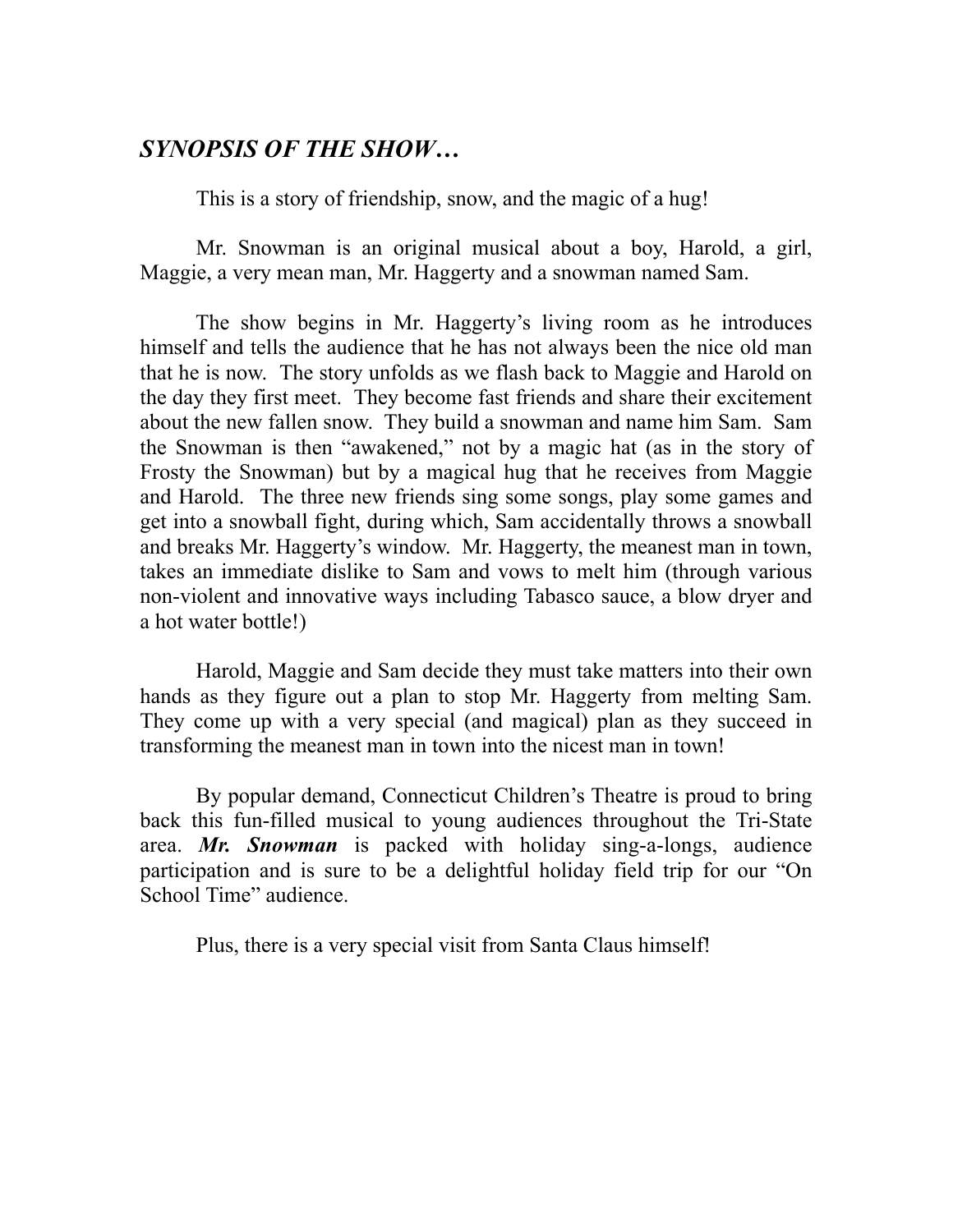## *THE CAST:*

 Mr. Haggerty Maggie Harold Mr. Sam Snowman Policeman

### *SING-A-LONG LIST:*

 Jingle Bells Frosty the Snowman The Twelve Days of Christmas Deck the Halls Up on the Housetop Rudolf the Red Nosed Reindeer Jingle Bell Rock Feliz Navidad Santa Claus is Coming to Town We Wish You a Merry Christmas

#### *VOCABULARY LIST:*

Choose the appropriate Vocabulary words for your class:

| Friend       | Neighbor    | <b>Stop</b> | Heart | Chance     |
|--------------|-------------|-------------|-------|------------|
| Magic        | Marvelous   | Cash        | Cold  | Spin       |
| Crazy        | Lazy        | Coal        | Deed  | Grin       |
| Icicles      | Sparkle     | How         | Sun   | Begin      |
| Echo         | Snow        | Magic       | Day   | Happy      |
| Strange      | Man         | Warm        | Hello | King       |
| <b>Spell</b> | Task        | Fire        | End   | Fun        |
| Surprise     | Hug         | On          | Up    | Sky        |
| Melt         | Eye         | Make        | Just  | <b>New</b> |
| Officer      | <b>Nose</b> | Big         | The   | Blue       |
| Alarm        | Ear         | Go          | Open  | Good       |
| Mad          | Mouth       | Part        | Dance | Ball       |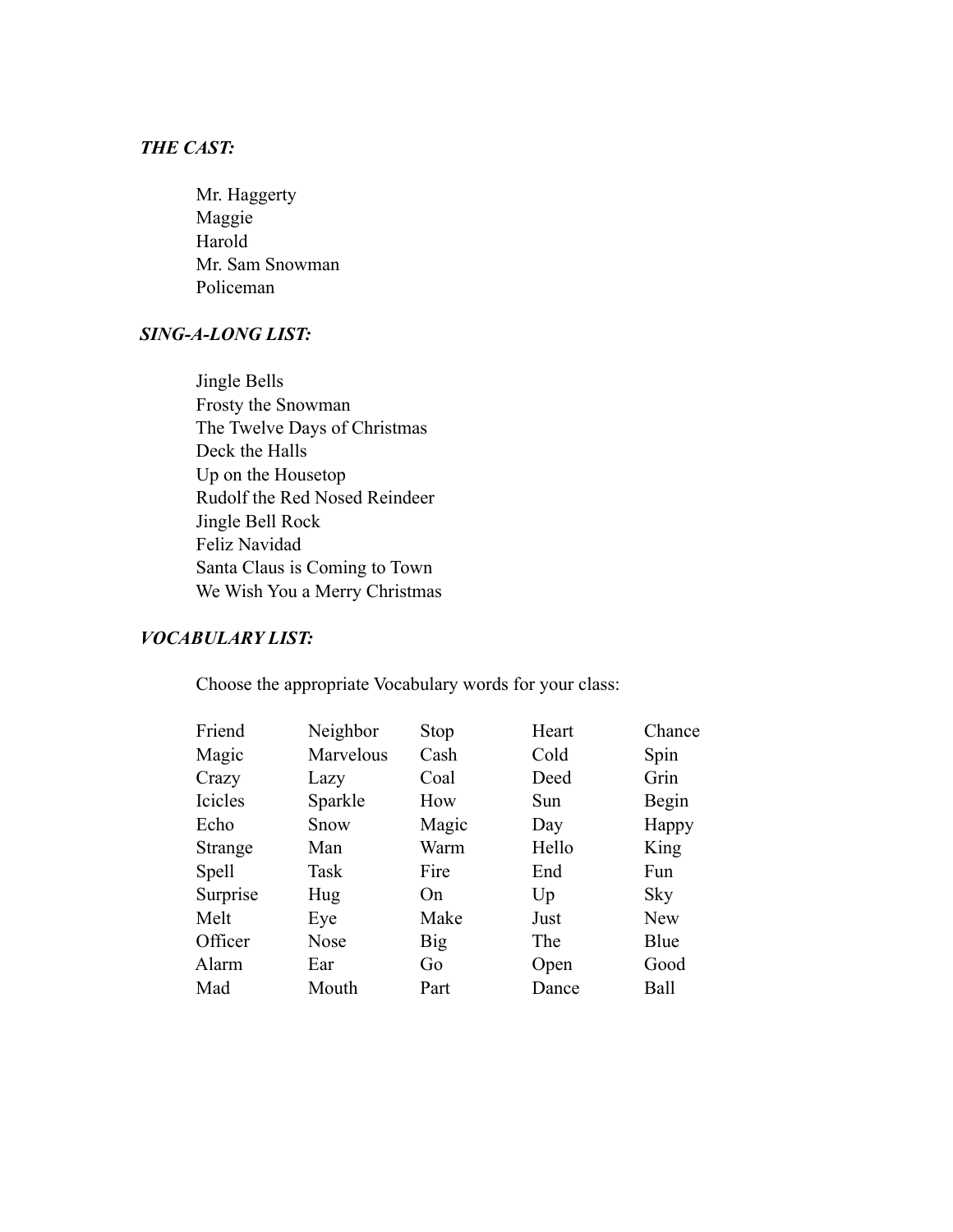## *PRE PERFORMANCE ACTIVITIES*

- 1. Read the Synopsis of the show and tell the students about it.
- 2. Ask the students if they have ever been to a live show before. How is it different than going to the movies? How should they behave?
- 3. Talk about all the fun activities that can be done in the snow. Have the students ever made a snowman? What else have they made in the snow? Ask the students to draw a picture of their favorite "snow activity."
- 4. Talk about snow and other forms of frozen precipitation with your class.
- 5. Sing the holiday songs on the Sing-a-Long list. The students will be asked to join in!
- 6. If appropriate for your class, read the Vocabulary words out loud. Ask the students to make sentences or even make a story with the words. Ask the students to listen for the Vocabulary words that rhyme.

### *POST PERFORMANCE ACTIVITIES*

- 1. Discuss the play with the students. Who was their favorite character?
- 2. Discuss friendship and why it is important in the show. Why did Maggie and Harold become friends?
- 3. Discuss why a hug really can be magical. Why did something as little as a hug make mean Mr. Haggerty so nice?
- 4. Ask the students to reenact a scene form the show. For instance, the scene where Harold and Maggie first meet or when they first meet Mr. Haggerty.
- 5. Mr. Snowman tells Maggie and Harold that he will always be in their hearts. What does this mean? Is it possible to continue to be friends with someone even if the friend is far away? Why? Ask the students if they have any "far away friends."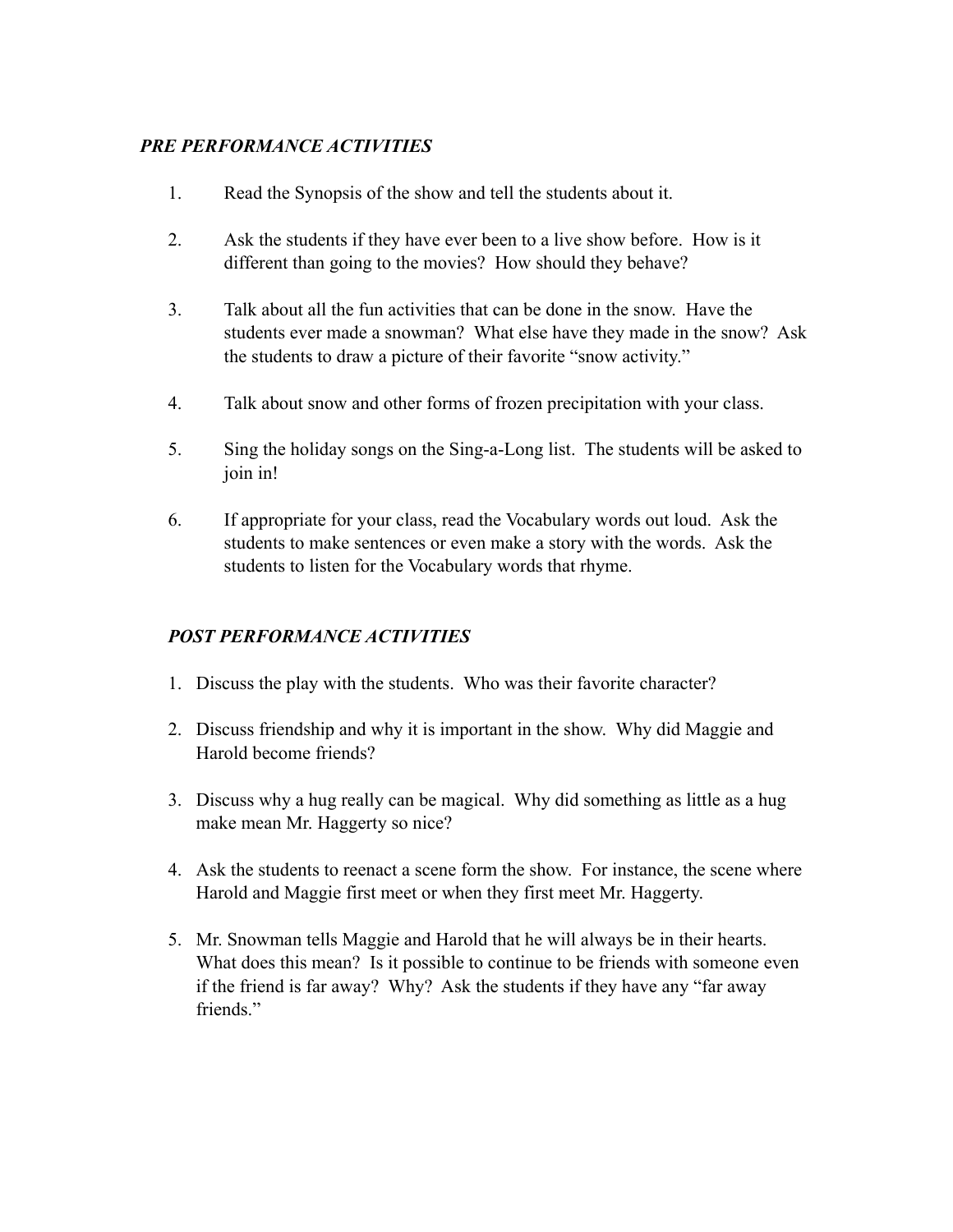# *HERE ARE SOME WORDS WITH "SNOW" IN THEM!*

| <b>SNOWBALL</b>     | 1. A round mass of snow pressed together. 2. Shaved ice<br>molded into a ball and flavored with syrup. 3. A shrub with<br>clusters of white flowers. |  |
|---------------------|------------------------------------------------------------------------------------------------------------------------------------------------------|--|
| <b>SNOWBANK</b>     | 1. A mound or slope of snow.                                                                                                                         |  |
| <b>SNOWBELT</b>     | 1. A region that receives large amounts of snow every year.                                                                                          |  |
| <b>SNOWBERRY</b>    | 1. A white-berried shrub from the honeysuckle family. 2. A<br>North American Shrub with pink flowers in small                                        |  |
| clusters.           |                                                                                                                                                      |  |
| <b>SNOWBIRD</b>     | 1. Any of several small birds that are seen mostly in winter.<br>2. Someone who travels to a warm climate to avoid the cold<br>of winter.            |  |
| <b>SNOWBLINK</b>    | 1. A white glare in the sky over a snowfield.                                                                                                        |  |
| <b>SNOWBLOWER</b>   | 1. A machine that uses blasts of air to remove snow.                                                                                                 |  |
| <b>SNOWBOUND</b>    | 1. Shut in or blockaded by snow.                                                                                                                     |  |
| <b>SNOWCAP</b>      | 1. A covering cap of snow (as on a mountain.)                                                                                                        |  |
| <b>SNOWDRIFT</b>    | 1. A bank of drifted snow.                                                                                                                           |  |
| <b>SNOW LEOPARD</b> | 1. A spotted large cat from Central Asia that is grayish<br>white with brown and black spots that turn almost pure<br>white in the winter.           |  |
| <b>SMOWMOBILE</b>   | 1. A vehicle for traveling in the snow.                                                                                                              |  |
| <b>SNOW PEA</b>     | 1. A variety of pea with edible pods also called sugar<br>pea.                                                                                       |  |
| <b>SNOW PUDDING</b> | 1. A very fluffy, light pudding made with egg whites and<br>gelatin.                                                                                 |  |
| <b>SNOWSHOE</b>     | 1. A light, oval wooden frame that is strengthened by two<br>crosspieces and strung with thongs. It is attached to the                               |  |